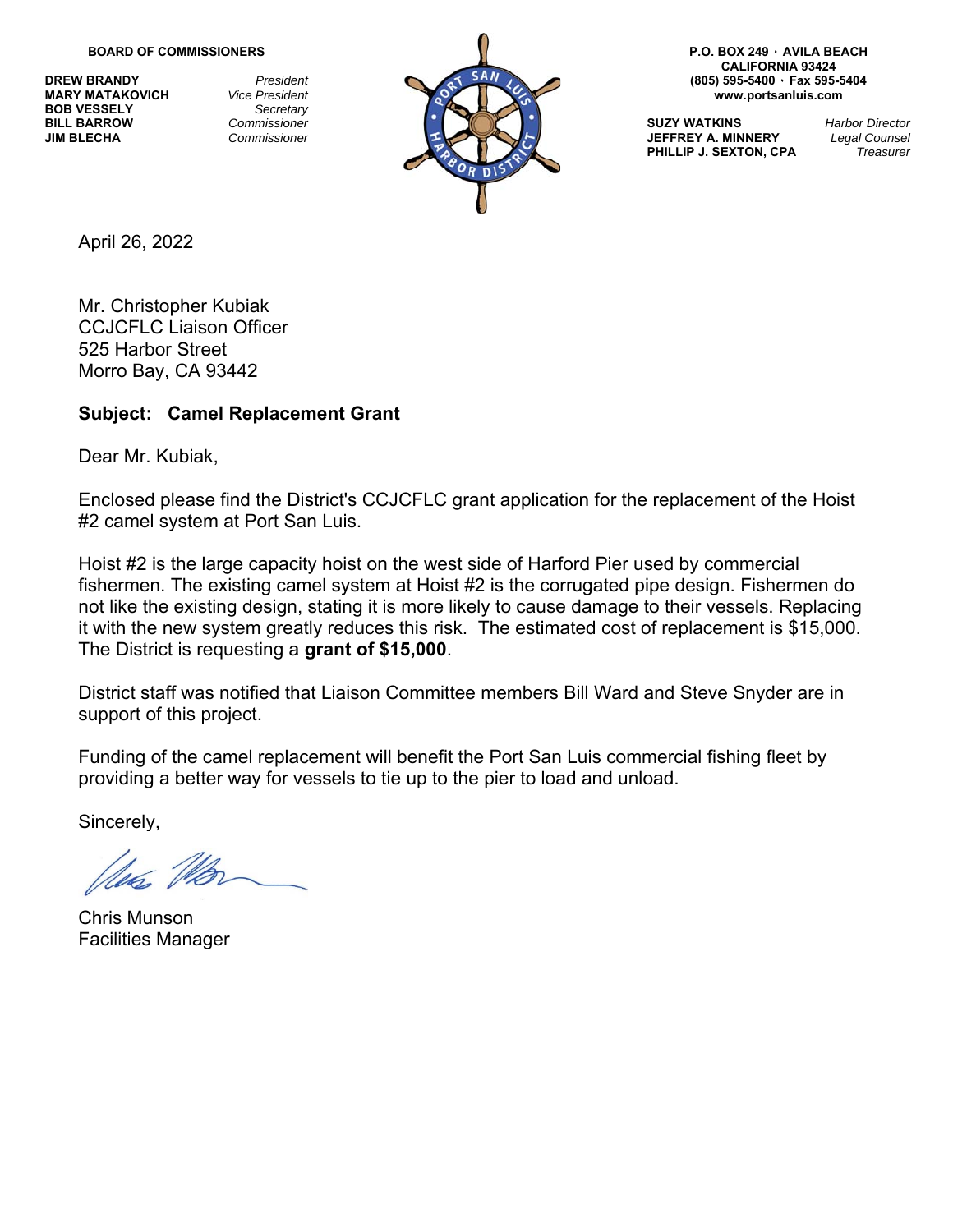## *Commercial Fishing Industry Improvement Fund Grant Application & Instructions*

**To submit a Project Proposal, applicants must complete this Grant Application. Ten (10) copies must be delivered to the Committee Office prior to the deadline, Friday, February 14, 2014, 5:00pm. Project Proposals must be submitted using the format of this form and, at a minimum, must contain all of the following items (A, B, C, D, & E). Fields marked with an asterisk (\*) are required. Applicants must submit this page as your required -** 

## **Project Proposal Cover Sheet.**

#### **A. Project Information**

| 1. Project Title *                | Port San Luis Harbor District - Camel Replacement                                                                                                                                                                                                                                                                                                                                           |
|-----------------------------------|---------------------------------------------------------------------------------------------------------------------------------------------------------------------------------------------------------------------------------------------------------------------------------------------------------------------------------------------------------------------------------------------|
| 2. Project Location Description * | Port San Luis - Harford Pier                                                                                                                                                                                                                                                                                                                                                                |
| 3. Grant Amount Requested *       | \$15,000                                                                                                                                                                                                                                                                                                                                                                                    |
| 4. Projected Project Start Date * | July 2022                                                                                                                                                                                                                                                                                                                                                                                   |
| 5. Projected Project End Date *   | October 2022                                                                                                                                                                                                                                                                                                                                                                                |
| 6. Project Description *          | Funds will be used to purchase and install a new camel<br>system at Hoist #2 on Harford Pier. The existing camel<br>system is the corrugated pipe design which boaters feel are<br>more likely to damage their boats than alternative camel<br>designs. Replacing with the pneumatic rubber camels will<br>greatly reduce the risk of damage to vessels compared to<br>the existing design. |

| <b>B. Applicant Information</b>           |                                               |  |
|-------------------------------------------|-----------------------------------------------|--|
| 1. Name/Organization $*$                  | Port San Luis Harbor District                 |  |
| 2. Type of Entity $*$                     | A State of California Special District        |  |
| 3. Primary Contact *                      | Chris Munson, Facilities Manager              |  |
| 4. Address $*$ City $*$ State $*$ Zip $*$ | 3950 Avila Beach Drive, Avila Beach, CA 93424 |  |
| 5. Phone $*$ & Email $*$                  | 805.595.5419                                  |  |
|                                           |                                               |  |

#### *Version 2022-04-26; Camel Replacement 2022 - Application Form.docx*  1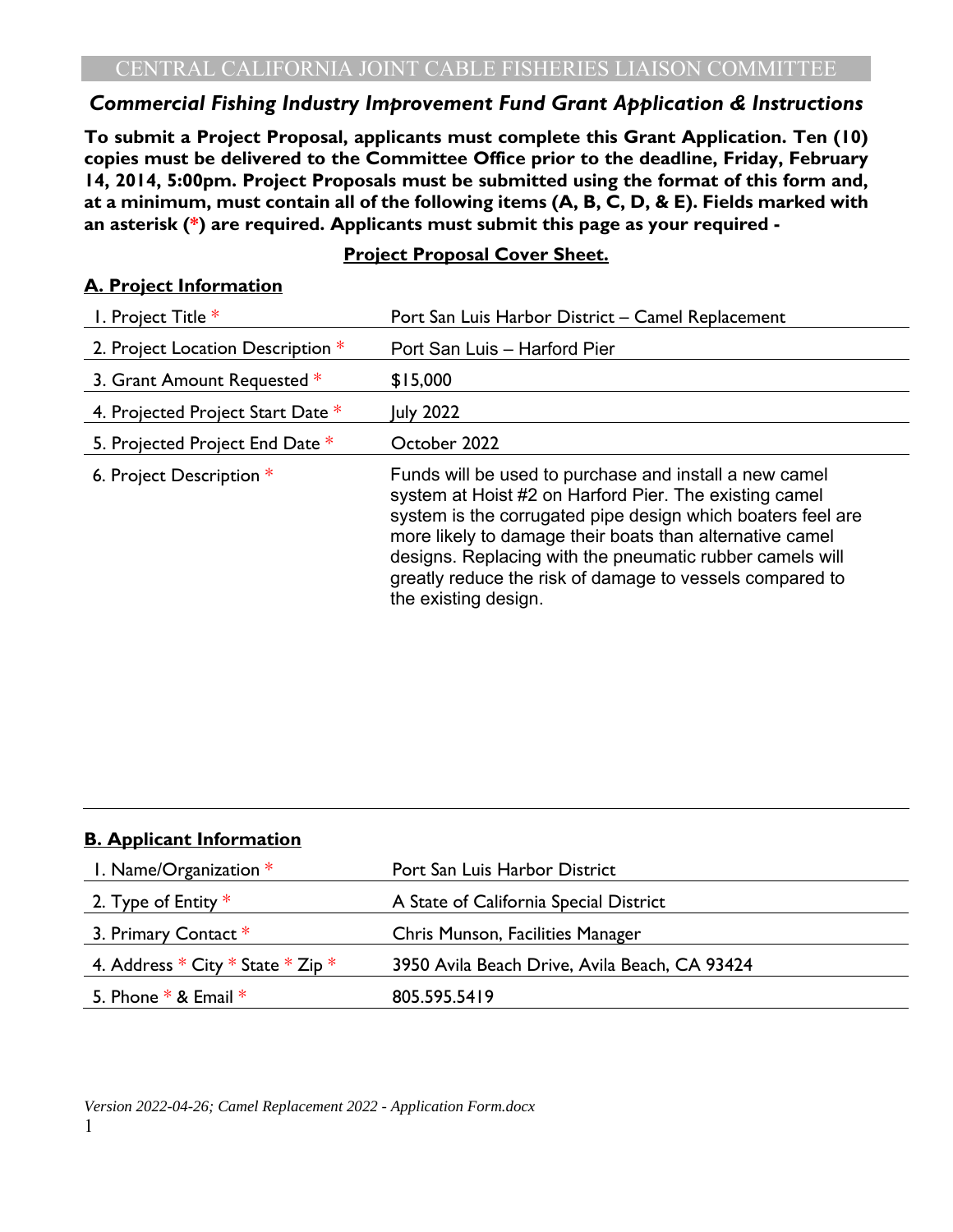# *Commercial Fishing Industry Improvement Fund Grant Application & Instructions*  **Required Narrative Summary Information**

Port San Luis Harbor District – Gear Storage Container Purchase

## **C. Project Definition**

| I. Overall Cost of Project                | \$15,000                                                                                                                                                                                   |
|-------------------------------------------|--------------------------------------------------------------------------------------------------------------------------------------------------------------------------------------------|
| 2. Duration of Project                    | 3 months                                                                                                                                                                                   |
| 3. Number of Staff Used in Various Stages | Click here to enter text.                                                                                                                                                                  |
| & Staff                                   | Facilities Manager - 9 years at Harbor District<br>4. Skills & Experience of Project Organizers Facilities Supervisor - 7.5 years at Harbor District<br>Pier Crew - Installation of Camels |

5. Measurable Deliverables, include a description of how they will be measured SEE ATTACHED NARRATIVE FOR ITEMS C-F

6. Describe the overall project, and how the project meets the criteria defined in the attached "Project Guide and Criteria". Include an estimation of the financial benefits (if any) that will accrue to the local fishing community, and any secondary or tertiary benefits (if any) that will accrue to the local community.

## **D. Project Plan**

The Project Plan, at a minimum should consist of a bar chart showing major milestones in the project which should identify:

- $\checkmark$  Points along a timeline that could be used to monitor the success of the project;
- $\checkmark$  The major points at which funding will be required. Funds will be provided against this schedule;
- $\checkmark$  All deliverables as well as when and how the deliverables can be assessed.

#### **E. Financial Schedule**

No single financial item should be more than 15% of the total to provide funding visibility. The administrative costs should be no more than 10% of the total. The financial Schedule should identify:

- $\checkmark$  The funding requirements on a monthly basis (if needed);
- $\checkmark$  The allocation of funds to various aspects of the project;
- $\checkmark$  Any capitol purchases, such as computers;
- $\checkmark$  Travel and subsistence expenses.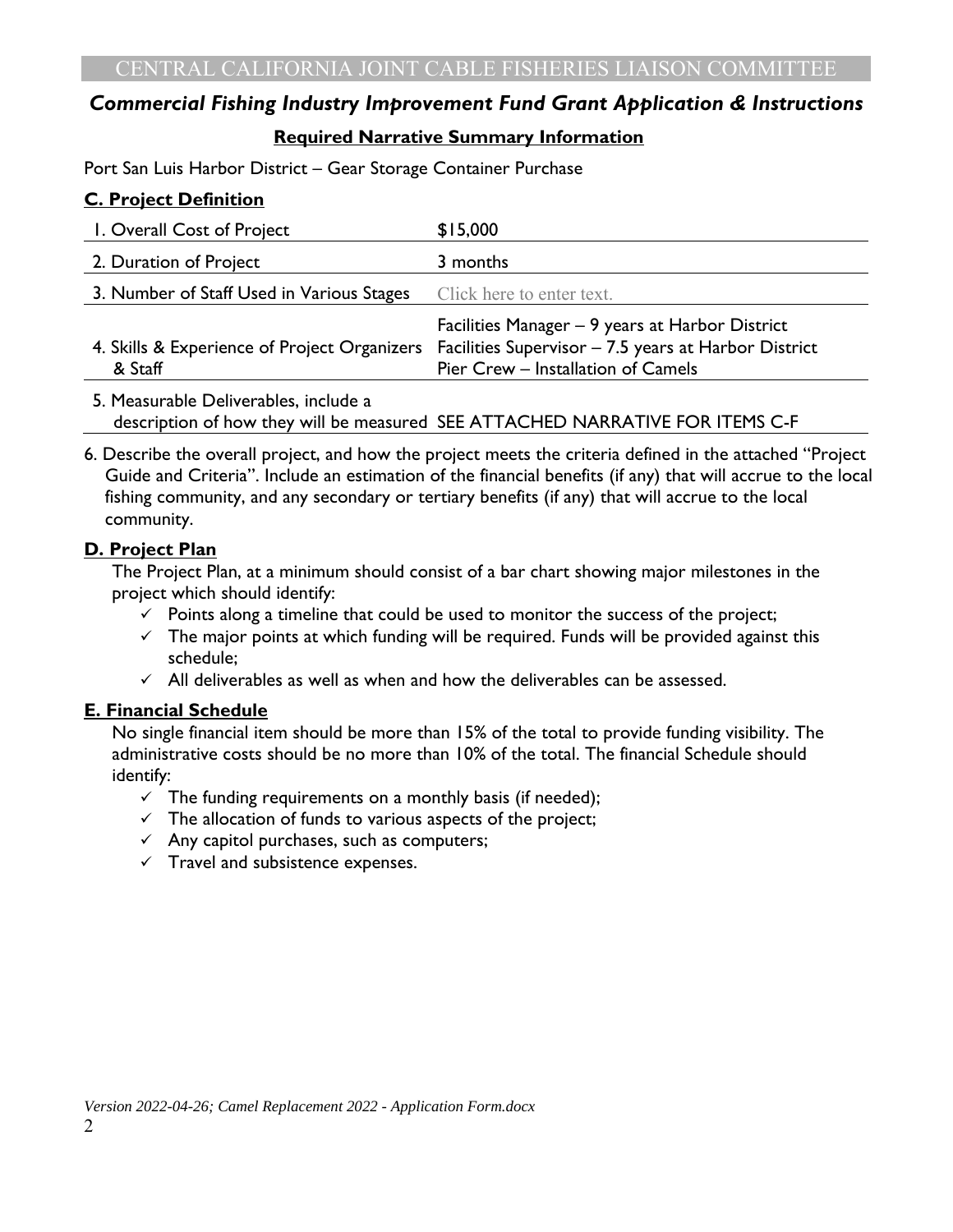

#### **Summary Information:**

Harford Pier Camel Replacement

#### **C. Project Definition:**

Replace the corrugated pipe camel Hoist #2 (on the west side) with the new rubber camel system

- **1. The Grant Request is \$15,000.** The total estimated cost for camel replacement is \$15,000. Costs include the purchase of two (2) twenty‐foot sections, delivery, and tax. District staff will perform the installation of new camel system, and removal and disposal of the old camel.
- **2.** The duration of the project will be about 3 months from the purchase date to allow for delivery and installation.
- **3.** The Facilities Manager, Facilities Supervisor, and Pier Crew will oversee the project from beginning to end.
- **4.** The skills and experience of the project organizers and Port San Luis Harbor District Staff include Facilities Manager, Chris Munson, Facilities Supervisor Robiy Ellison, and Pier Crew Lead, Bill Gaalswyk. The Facilities Department has extensive experience with camels and their installation.
- **5.** Successful completion installation of the new camel system.
- **6.** The local fishing community will greatly benefit from the camel replacement. The existing camel design is not preferred by the commercial fleet. Commercial fishermen have expressed concerns over the corrugated pipe design and say it is more likely to cause damage to boats than alternative designs. The pneumatic rubber camels offer better protection to boats and will last for over 10 years. The camel system to be replaced is at Hoist #2 which is the larger capacity hoist on the west side of the pier.

#### **D. Project Plan:**

- The Harbor District has already received an initial estimate. Once funding has been secured, the Harbor District will receive additional quotes to generate competitive bidding.
- New camel system installed: The pier crew will remove the old camel and make necessary modifications to the counterweight system. The new camels will be installed, and the project will be considered complete.